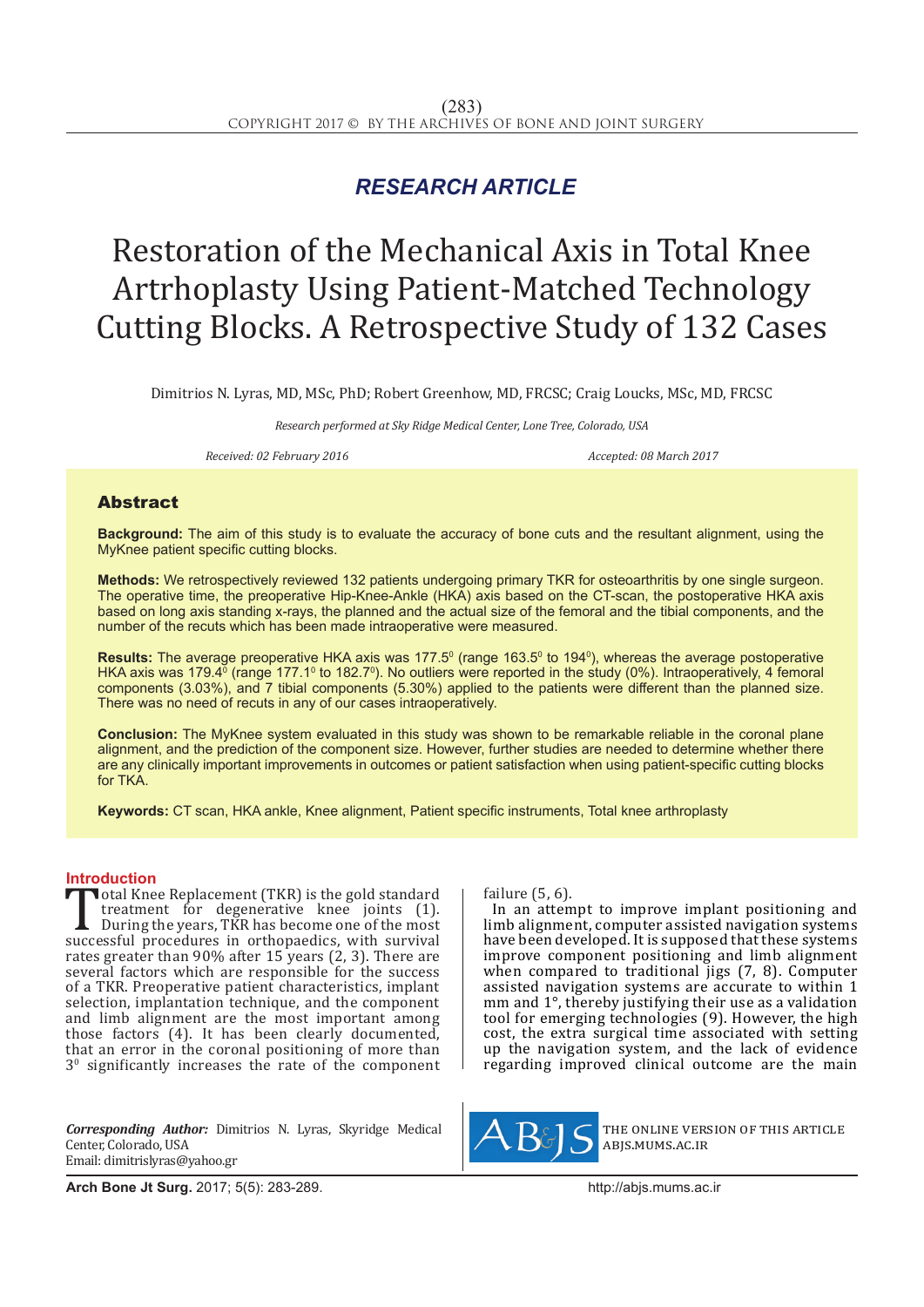THE ARCHIVES OF BONE AND JOINT SURGERY. ABJS.MUMS.AC.IR VOLUME 5. NUMBER 5. SEPTEMBER 2017

> disadvantages and barriers, which explains why computer assisted navigation system is not adopted universally (10, 11).

> Given this situation a new system was developed, with patient matched cutting blocks created on preoperative imaging data. Patient-matched technology utilizes data from preoperative medical imaging enable the creation of a 3-dimensional model of the distal femur and proximal tibia. After visualization, proprietary software is used to virtually map all bone resections and to accurately size and position the knee implant. Disposable cutting blocks are then manufactured to fit the patient's unique articular deformity (12). Improved accuracy of component placement as well as increased efficiency through reduced operating time, equipment use and patient length of stay, are the suggested benefits of this method (13).

> Despite the purported benefits, there remains a lack of data regarding the accuracy of patient matched technology systems. Therefore, the aim of this study is to evaluate the accuracy of bone cuts and the resultant alignment, using the MyKnee patient specific cutting blocks (MyKnee, Medacta International S.A., Castel San Pietro, Switzerland).

#### **Materials and Methods**

We retrospectively reviewed all patients undergoing primary TKR with the MyKnee technology for osteoarthritis by one single surgeon (CL) at a single center (Sky Ridge Medical Center, Lone Tree, Colorado, USA) between May 2010 and December 2013. During this period 132 patients received the same cemented total knee system (GMK Sphere, Medacta), using the patientspecific cutting blocks technology (MyKnee, Medacta). All patients were evaluated in the outpatient clinic of the surgeon (CL), and judged good candidates for TKR, while a non-operative treatment had failed for these patients. There were no exclusion criteria. All the patients who were candidates for a primary TKR, and the extra cost of the implant was not an issue for them, were included in the study.

All patients underwent preoperative imaging as per Medacta protocol. This involved Computer Tomography (CT) imaging of the hip, the knee, and the ankle of the affected limb. These images were sent to Medacta International and were used to create the anatomical cutting blocks that can fit a patient's knee morphology without using any alignment jigs to position them. The goal of the preoperative planning is to assess the surgical parameters regarding femoral and tibial implantation in order to manufacture dedicated single patient use cutting blocks. Parameters are to be planned by the surgeon and include: Femoral implant size, Tibial implant size, Femoral resections (Posterior cut height, on both condyles medial and lateral, Distal cut height, on both condyles medial and lateral, Femoral angles (Varus / valgus - Flexion / extension), Femoral rotation (Internal / external rotation vs posterior condyles line and vs epicondylar axis), Tibial resection (Proximal cut height related to both plateaus (medial and lateral), Tibial angles RESTORATION OF THE MECHANICAL AXIS IN TOTAL KNEE **ARTRHOPLASTY** 

#### (Varus / valgus, Posterior slope) [Figure 1].

Along with the cutting blocks, a plastic 3D model of the patient's distal femoral and proximal tibial bone was provided, in order to simulate the correct positioning of the cutting blocks to the patient's bones. During the operation, the correct fitting between the bone model and the distal cutting block was initially checked. Afterwards, both distal and anterior cut depth were checked by using the angel wing. According to manufacturer guidelines, the block has to be positioned manually on the distal femur. Considering the anatomical shape of the block, only one orientation is allowed. The correct placement corresponds to the maximum stability position of the block. The femoral cutting block has 4 contact points with the femur, and the tibial block has 3 contact points with the tibia. While CT scan represents the bony anatomy, it is mandatory to remove the cartilage and the soft tissues covering the femoral and tibial contact points. Full exposure of the bone is crucial, in order to obtain the correct and most stable placement of the cutting blocks.

Although the manufacturer gives to the surgeon the capability of choosing a CT or a MRI scan for preoperative planning, we have used only the CT scan based protocol. The reason is that we have seen intraoperative that the cutting blocks based on CT scan matched much better to the bone after removal of the cartilage and the soft tissues, than the MRI scan based cutting blocks.

The operative time, the preoperative Hip-Knee-Ankle (HKA) axis based on the CT-scan, the postoperative HKA axis based on long axis standing x-rays, the planned and the actual size of the femoral and the tibial components, and the number of the recuts which has been made intraoperative were measured by the surgeon (CL). The accepted normal value for HKA was  $0^0\pm3^0$  (5, 14).

#### **Results**

The patient characteristics revealed an average age of 65 years. There were 52 men and 80 women. 67 patients were operated on their right knee (50.8%), and 65 patients on their left knee (49.2%).

The average preoperative HKA axis was  $177.5^{\circ}$  (range  $163.5^{\circ}$  to  $194^{\circ}$ ), whereas the average postoperative HKA axis was  $179.4^{\circ}$  (range  $177.1^{\circ}$  to  $182.7^{\circ}$ ) [Figure 2]. There was no significant difference between the pre- and postoperative HKA axis *(P= 0.23)*.

Intraoperatively, 4 femoral components (3.03%), and 7 tibial components (5.30%) applied to the patients were different than the planned size. The number of the components which has been changed in size intraoperatively represents the 8.33% of all cases [Figure 3]. There was no need of recuts in any of our cases intraoperatively.

For statistical analysis, IBM SPSS 20.0 was used and the level of significance was set as 0.05.

#### **Discussion**

It is well known that a postoperative malalignment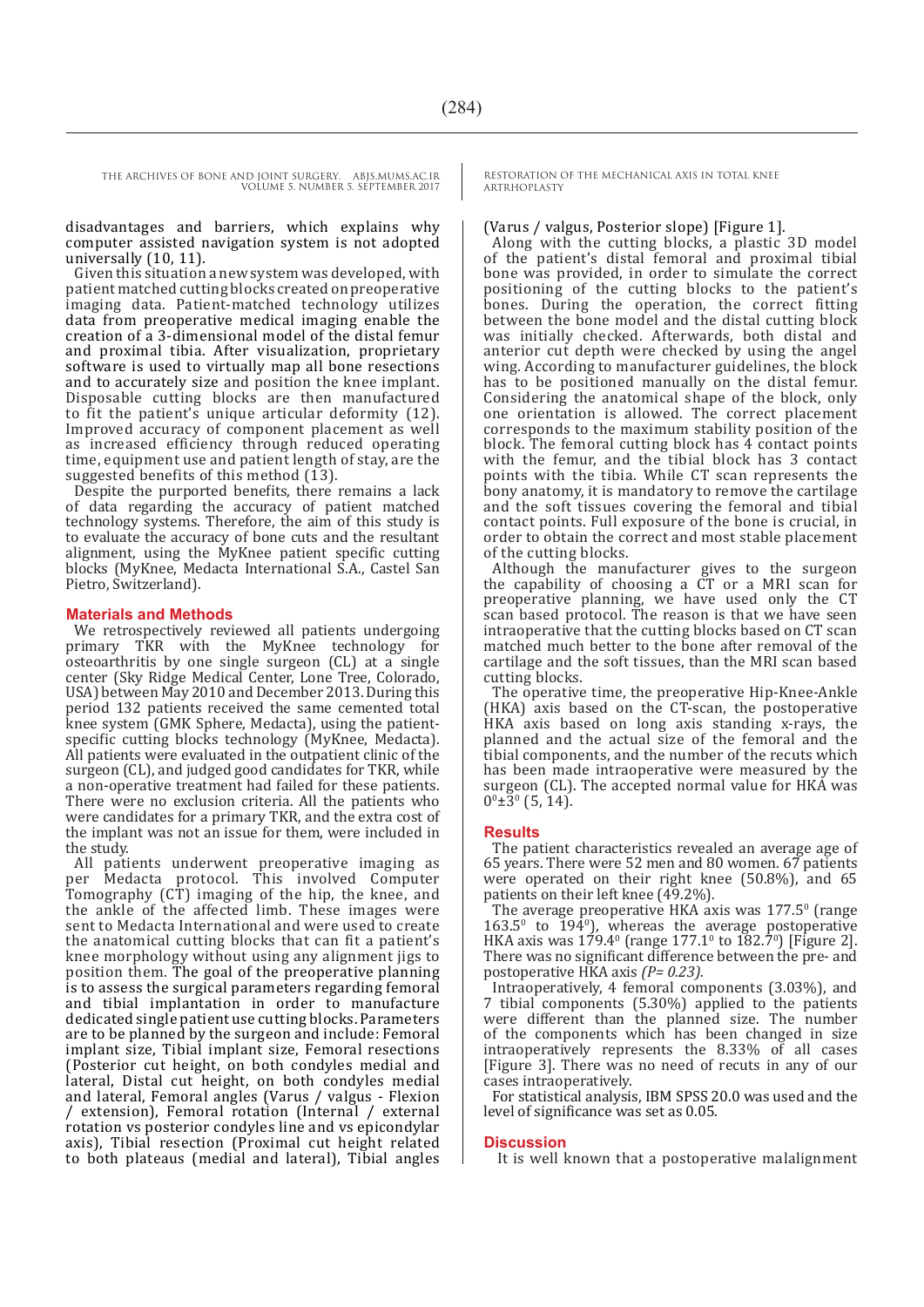

RESTORATION OF THE MECHANICAL AXIS IN TOTAL KNEE **ARTRHOPLASTY** 



**Figure 1. Preoperative planning based on CT images.**

of the mechanical axis of the leg after a TKR results to an increased incidence of aseptic loosening and subsequent failure of the prosthesis. There are several studies which showed superior results if  $3<sup>0</sup>$  of varus / valgus deviation in the coronal plane were not exceeded (5, 6, 15).

However, there is a current controversy in

literature concerning limb alignment. The proposal of a kinematically aligned TKA and the theory of constitutional varus knee (16, 17). Kinematic alignment considers the 3D alignment of the components with respect to the knee instead of the 2D alignment of the components with respect to the center of the femoral head and ankle. The intent of kinematic alignment is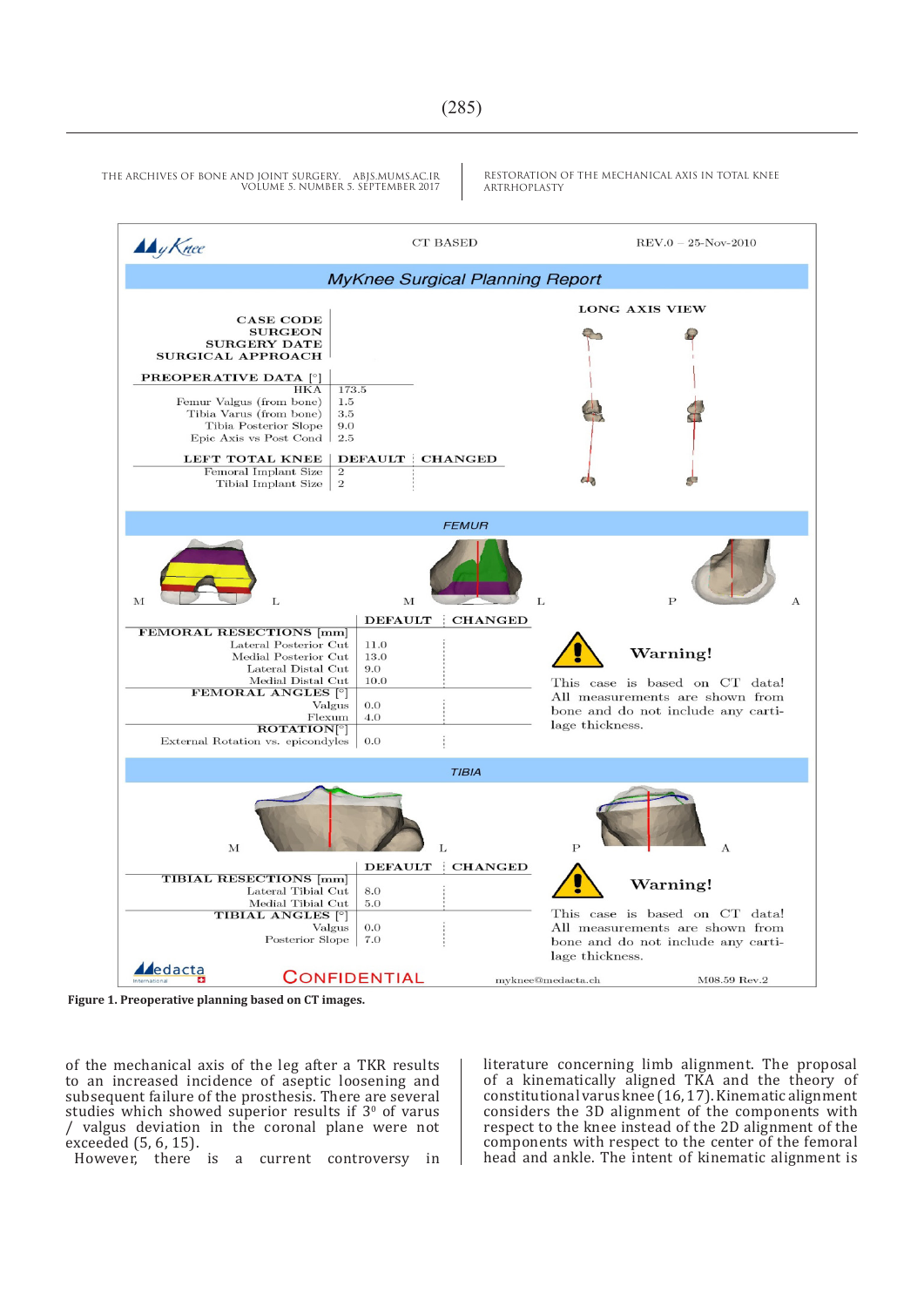

**Figure 2. The mean preoperative and postoperative HKA axis.**

the restoration of the normal 3D orientation of the three axes that describe normal knee kinematics. In that way, the kinematically aligned TKA restores function by aligning the femoral and tibial components to the normal or prearthritic joint lines of the knee (16). On the other hand, Bellemans et al supports that there are patients with so-called "constitutional varus" knees who have had varus alignment since they reached skeletal maturity. Restoring neutral alignment in these cases may in fact be abnormal and undesirable and would likely require some degree of medial soft tissue release to achieve neutral alignment (17). However, both theories are complicated and new. More studies and long term results are needed to establish or not a different gold standard regarding the alignment in TKA.

In order to improve the alignment of the components, computer-assisted systems have been developed.



**Figure 3. The number of the planned femoral and tibial components which are changed in size intraoperatively, and the number of the recuts required.**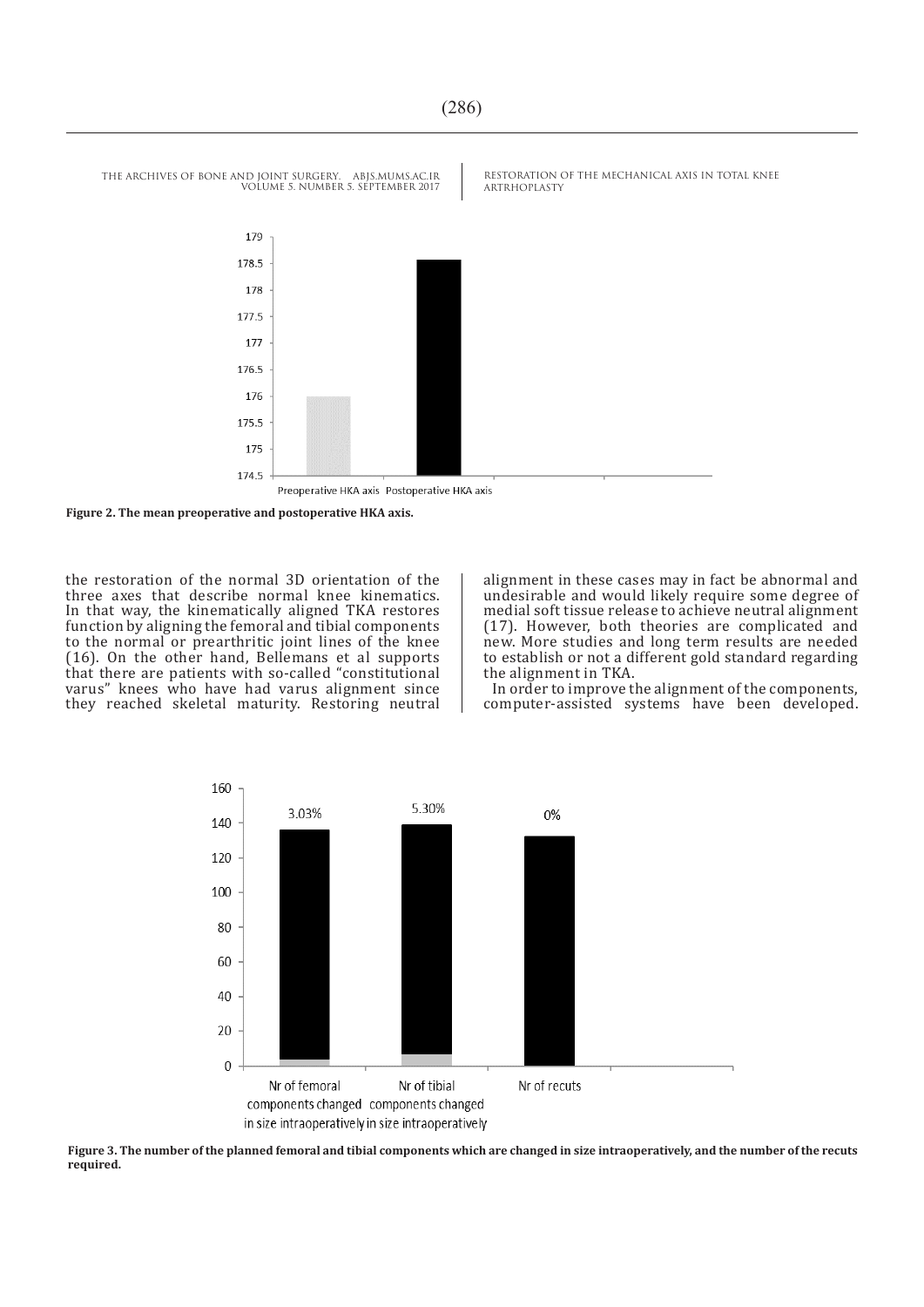Computer-aided surgery has been used for more than a decade, but continues to have high initial capital costs, extended surgical time, and although it has shown some improvement in component positioning, it has not completely eliminated component outliers (18, 19).

Patient-specific cutting blocks have many proposed advantages, including accurate implant positioning, no intramedullary canal violation, reduction of surgical steps for bone resection and related time, reduction of time and cost in washing, assembling and sterilization procedures, but they impose a considerable cost to the healthcare system with expensive imaging in the outpatient setting and additional implant charges to the hospital (20).

The primary finding of this study was that the mean postoperative mechanical axis was  $178.57$ <sup>0</sup>, and more important that none of our patients exceeded a  $3<sup>0</sup>$  of varus / valgus deviation. The role of the mechanical axis of the leg in the TKR is well documented. Rand and Coventry found a rate of survival of 90% at ten years for patients with less than  $4<sup>0</sup>$  of deviation from the neutral axis. On the other hand, it decreased to 73% (varus) and 71% (valgus) when the axis of the limb exceeded  $4^{\circ}$  (15). In another study, 421 TKAs were analyzed with regard to the femorotibial angle. In this study, the highest rate of aseptic loosening was found in patients with a varus malalignment (6). Jeffrey et al analyzed the outcome after TKA in 115 patients. They found a rate of 24% of prosthetic loosening when the mechanical axis exceeded  $\pm 3^{\circ}$  varus/valgus deviation, while it was only 3% in those patients with an axis within a range of  $\pm 3^{\circ}$  (5).

Our results regarding the limb alignment are superior to those from other studies. In the study of Nunley et al, 15 of the 57 patients (26.3%) who received a patientmatched technology TKR were outliers whereas in the study of Lustig et al the 20.7% of the patients would be outliers if the alignment was not additionally checked with a computer navigation system (9, 20). In another study, Conteduca et al reported that the 16.7% of the patients who received the patients-specific cutting blocks were outliers (21). All these studies concluded that the patients-specific instruments used were unreliable.

On the other hand, the number of the outliers was smaller in the study of Ng et al (9%), suggesting that patientmatched technology provides accurate positioning of the components (22). Additionally, Noble et al showed that there are significant reductions in the number of instrument trays used, duration of hospital stay, and skin to skin time of operation (13).

There are only two studies available in the literature regarding the MyKnee system. The first one is the study of Koch et al. A CT scan based preoperative planning was used in this study as well. The authors reported a postoperative average HKA angle of  $180.1^{\circ} \pm 2.0^{\circ}$ , and a 12.4% of outliers in the frontal plane, with more than  $3^{\circ}$  deviation from the neutral axis (23). The second study is that of Anderl et al, which also a CT-scan based study. The aim of the study is the comparison of RESTORATION OF THE MECHANICAL AXIS IN TOTAL KNEE **ARTRHOPLASTY** 

early clinical outcome, radiological limb alignment, and three-dimensional (3D)-component positioning between conventional and CT-scan based patient-specific instrumentation (PSI) in primary total knee arthroplasty (TKA). 22.2% of patients in the conventional group were outliers, whereas only 9.6% of patients in the PSI group where counted as outliers (24).

It is very difficult to explain why we have achieved a limb alignment in the coronal plane in the 100% of our patients, whereas all the other authors have demonstrated malalignment in percentages ranging from 9% to 26.3%. One reason could be the fact that we have used a different patient-matched technology system than the other authors. It is possible that the differentiation in the manufacturing process between the companies plays a major role to the final result. Although we have used the same system as in the studies of Koch and Anderl, we have reported significant different results (0% outliers in our study vs 12.4% of outliers in the study of Koch and 9.6% of outliers in the study of Anderl) (23, 24).

Another very important factor is that the cutting blocks used in our study were based on CT images. All other authors, except the study of Koch et al, have used MRI based cutting blocks. The reason for our choice is that at an early stage we have met some difficulties with the MRI based cutting jigs, regarding the accurate fitting of the jigs to the bone. While this was not an issue for the CT based cutting blocks, we decided to use only CT based instruments. We assume that bone models obtained from CT images are more accurate than cartilage models obtained from MRI images. Bone surfaces generated from manually segmented CT scans provide accurate models. However, cartilage surface models segmented from MR tended to over-estimate cartilage thickness for both femur and tibia by 1.15 mm. Such deviation is significant, considering overall cartilage thickness between femur and tibia at the joint is about 6 mm (25).

Another study showed that the accuracy of thickness measurement of articular cartilage in MRI-derived cartilage models is affected by its actual thickness. The thickness of thin cartilage less than 2.5 mm was significantly overestimated in MRI, whereas the cartilage thicker than 2.5 mm was accurately estimated in. This study implies that the accuracy of cartilage thickness measurements in cartilage models should be considered in the context of the native thickness of the articular cartilage specimens. It is expected that the error would be lower in measuring cartilage thickness of healthy articular cartilage (26).

Regarding the comparison between the planned and the actual component size, our results showed that this patient-matched technology system is accurate in the 83.6% of cases. Thus, the proposed advantage of reduction of time and cost in washing, assembling and sterilization procedures is enhanced.

Our study was subject to certain limitations. First, there is only one patient-matched technology group, without a control group, and the comparison of our results have been made with reference sources. Second,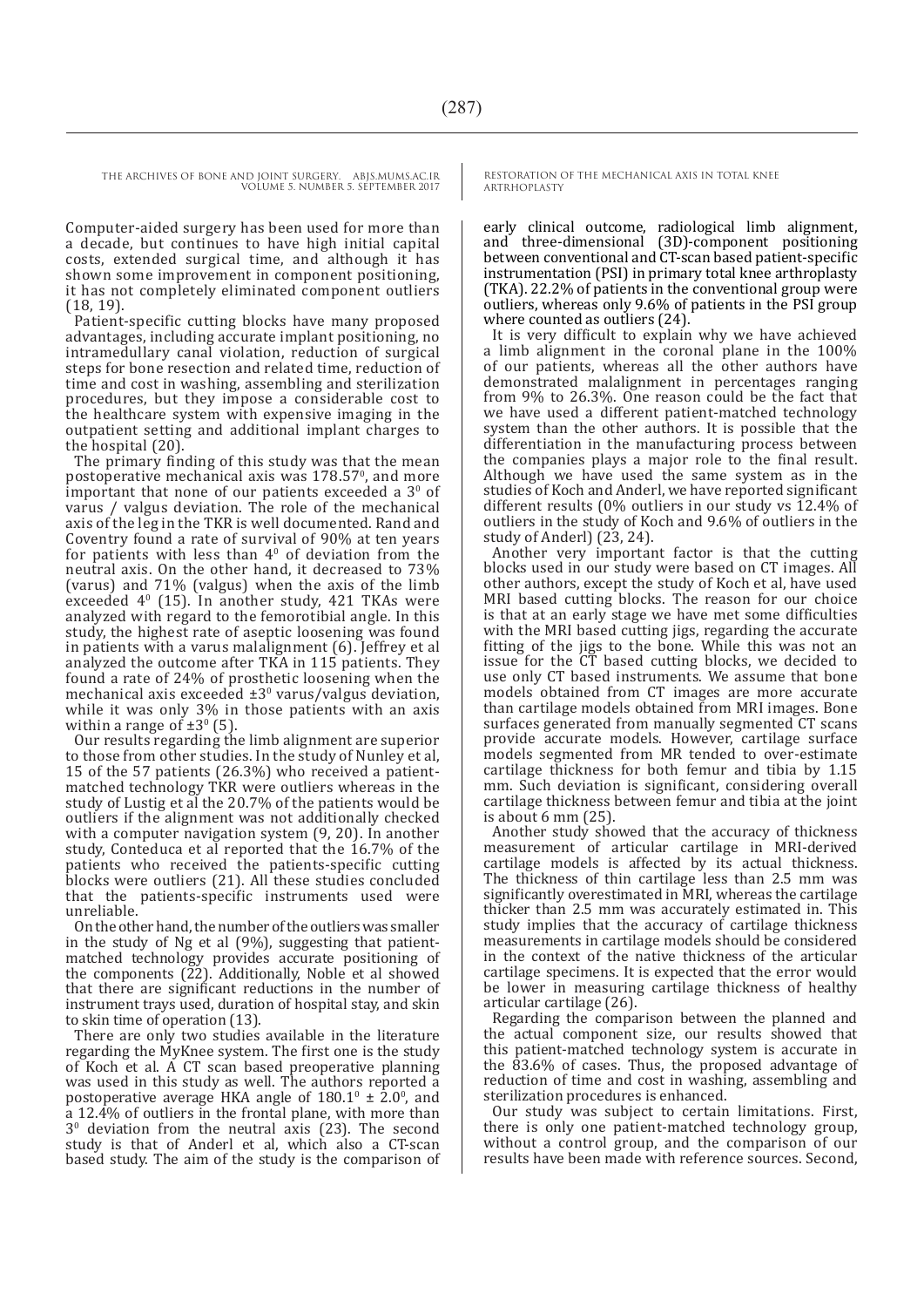THE ARCHIVES OF BONE AND JOINT SURGERY. ABJS.MUMS.AC.IR VOLUME 5. NUMBER 5. SEPTEMBER 2017

we limited our assessment of the mechanical alignment to the coronal plane and did not include any lateral measurements or assessments of rotational alignment. Third, we have not included parameters to determine the cost effectiveness of this method, and we have not included patient satisfaction scores as well. Finally, no blinded observer was used in the study. The surgeon has made all the measurements.

The MyKnee system evaluated in this study was shown to be remarkable reliable in the coronal plane alignment, and the prediction of the component size. However, further studies are needed to determine whether there RESTORATION OF THE MECHANICAL AXIS IN TOTAL KNEE ARTRHOPLASTY

are any clinically important improvements in outcomes or patient satisfaction when using patient-specific cutting blocks for TKA.

Dimitrios N. Lyras MD DVM MSc PhD Robert Greenhow MD FRCSC Craig Loucks MSc MD FRCSC Sky Ridge Medical Center, Colorado, USA

#### **References**

- 1. Barke S, Musanhu E, Busch C, Stafford G, Field R. Patient -matched total knee arthroplasty: does it offer any clinical advantages? Acta Orthop Belg. 2013; 79(3):307-11.
- 2. Rodricks DJ, Patil S, Pulido P, Colwell CW Jr. Press-fit condylar design total knee arthroplasty. Fourteen to seventeen year follow-up. J Bone Joint Surg Am. 2007; 89(1):89-95.
- 3. Vessely MB, Whaley AL, Harmsen WS, Schleck CD, Berry DJ. The Chitranjan Ranawat Award: long term survivorship and failure modes of 1000 cemented condylar total knee arthroplasties. Clin Orthop Relat Res. 2006; 452(11):28-34.
- 4. Kim SJ, MacDonald M, Hernandez J, Wixson RL. Computer assisted navigation in total knee arthroplasty: improved coronal alignment. J Arthroplasty. 2005; 20(7 Suppl 3):123-31.
- 5. Jeffery RS, Morris RW, Denham RA. Coronal alignment after total knee replacement. J Bone Joint Surg Br. 1991; 73(5):709-14.
- 6. Ritter MA, Faris PM, Keating EM, Meding JB. Postoperative alignment of total knee replacement. Its effect on survival. Clin Orthop Relat Res. 1994; 299(2):153-6.
- 7. Hetaimish BM, Khan MM, Simunovic N, Al-Harbi HH, Bhandari M, Zalzal PK. Meta-analysis of navigation vs conventional total knee arthroplasty. J Arthroplasty. 2012; 27(6):1177-82.
- 8. Mason JB, Fehring TK, Estok R, Banel D, Fahrbach K. Meta-analysis of alignment outcomes in computer-assisted total knee arthroplasty surgery. J Arthroplasty. 2007; 22(8):1097-106.
- 9. Lustig S, Fleury C, Goy D, Neyret P, Donell ST. The accuracy of acquisition of an imageless computerassisted system and its implication for knee

arthroplasty. Knee. 2011; 18(1):15-20.

- 10. Harvie P, Sloan K, Beaver RJ. Computer navigation vs conventional total knee arthroplasty five-year functional results of a prospective randomized trial. J Arthroplasty. 2012; 27(5):667-72.
- 11. Spencer JM, Chauhan SK, Sloan K, Taylor A, Beaver RJ. Computer navigation versus conventional total knee replacement: no difference in functional results at two years. J Bone Joint Surg Br. 2007; 89(4):477-80.
- 12. Lombardi AV Jr, Berend KR, Adams JB. Patient-specific approach in total knee arthroplasty. Orthopedics. 2008; 31(9):927-30.
- 13. Noble JW Jr, Moore CA, Liu N. The value of patient matched instrumentation in total knee arthroplasty. J Arthroplasty. 2012; 27(1):153-5.
- 14. Bathis H, Perlick L, Tingart M, Lüring C, Zurakowski D, Grifka J. Alignment in total knee arthroplasty. A comparison of computer-assisted surgery with the conventional technique. J Bone Joint Surg Br. 2004; 86(5):682–7.
- 15. Rand JA, Coventry MB. Ten-year evaluation of geometric total knee arthroplasty. Clin Orthop. 1988; 232(7):168-73.
- 16. Howell SM, Howell SJ, Kuznik KT, Cohen J, Hull ML. Does a kinematically aligned total knee arthroplasty restore function without failure regardless of alignment category? Clin Orthop Relat Res. 2013; 471(3):1000–7.
- 17. Bellemans J, Colyn W, Vandenneucker H, Victor J. The Chitranjan Ranawat award: is neutral mechanical alignment normal for all patients? The concept of constitutional varus. Clin Orthop Relat Res. 2012; 470(1):45–53.
- 18. Blakeney WG, Khan RJ, Wall SJ. Computer-assisted<br>techniques versus conventional guides for techniques versus conventional